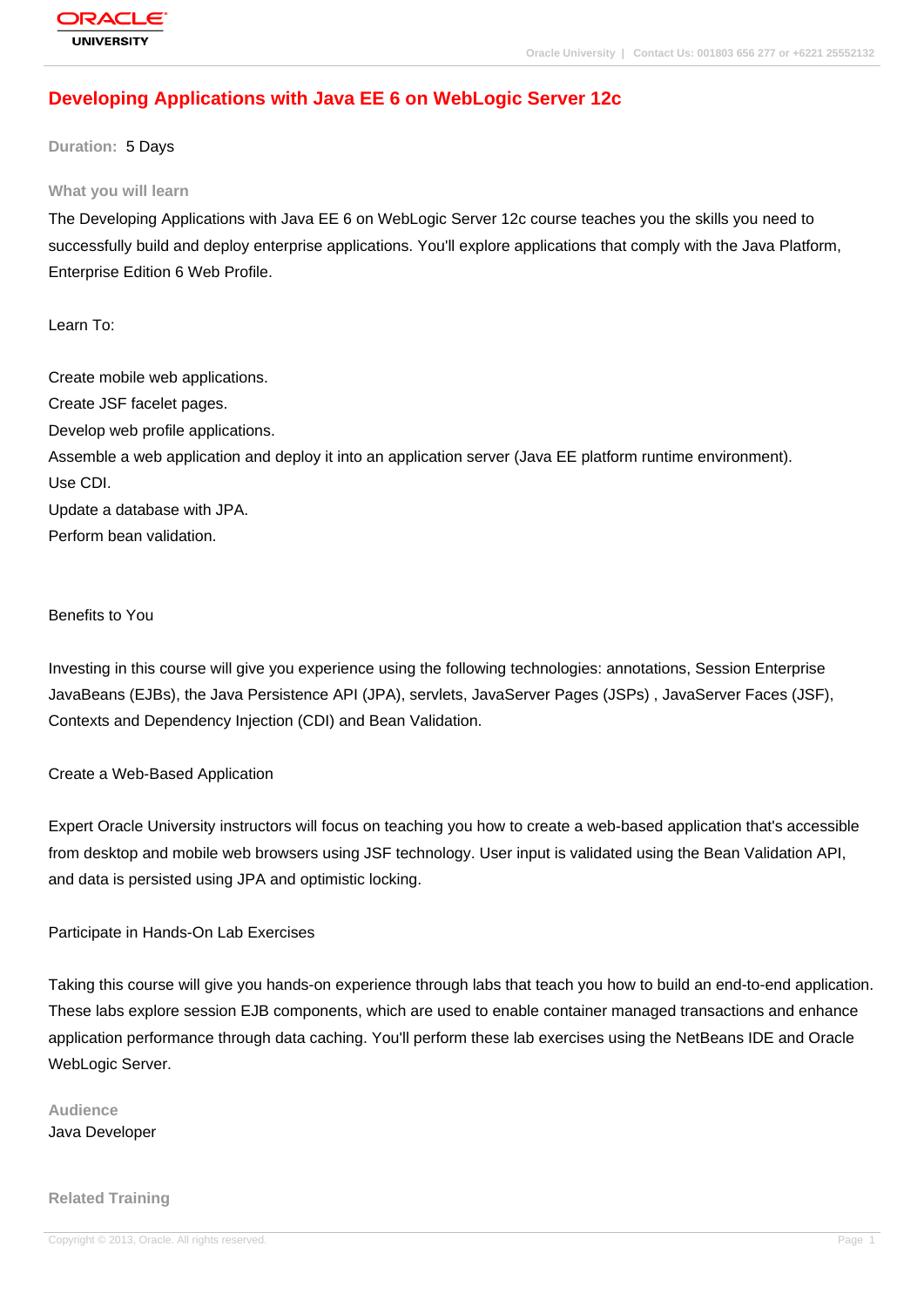Required Prerequisites Experience with the Java programming language Familiarity with HTML and CSS Familiarity with relational database theory and the basics of structured query language (SQL) Familiarity with the use of an IDE Java SE 7 Programming Suggested Prerequisites Java SE 7: Develop Rich Client Applications **Course Objectives** Use the Java EE Web Profile Develop and run an EJB technology application Develop basic Java Persistence API entity classes to enable database access Develop a web-based user interface using JSF, Servlets, and JSPs Design applications to use CDI Use IDEs and Application Servers for Java EE development Create mobile web applications Validate data using Bean Validation Secure Enterprise Applications Use Logging Install Oracle WebLogic Sever 12c zip file distribution

#### **Course Topics**

## **Java Platform, Enterprise Edition**

Describe the purpose of the Java EE Platform Describe the needs of enterprise applications List the various Java EE specifications Compare services and libraries Describe the Java EE Web Profile Describe the EE application tiers and layers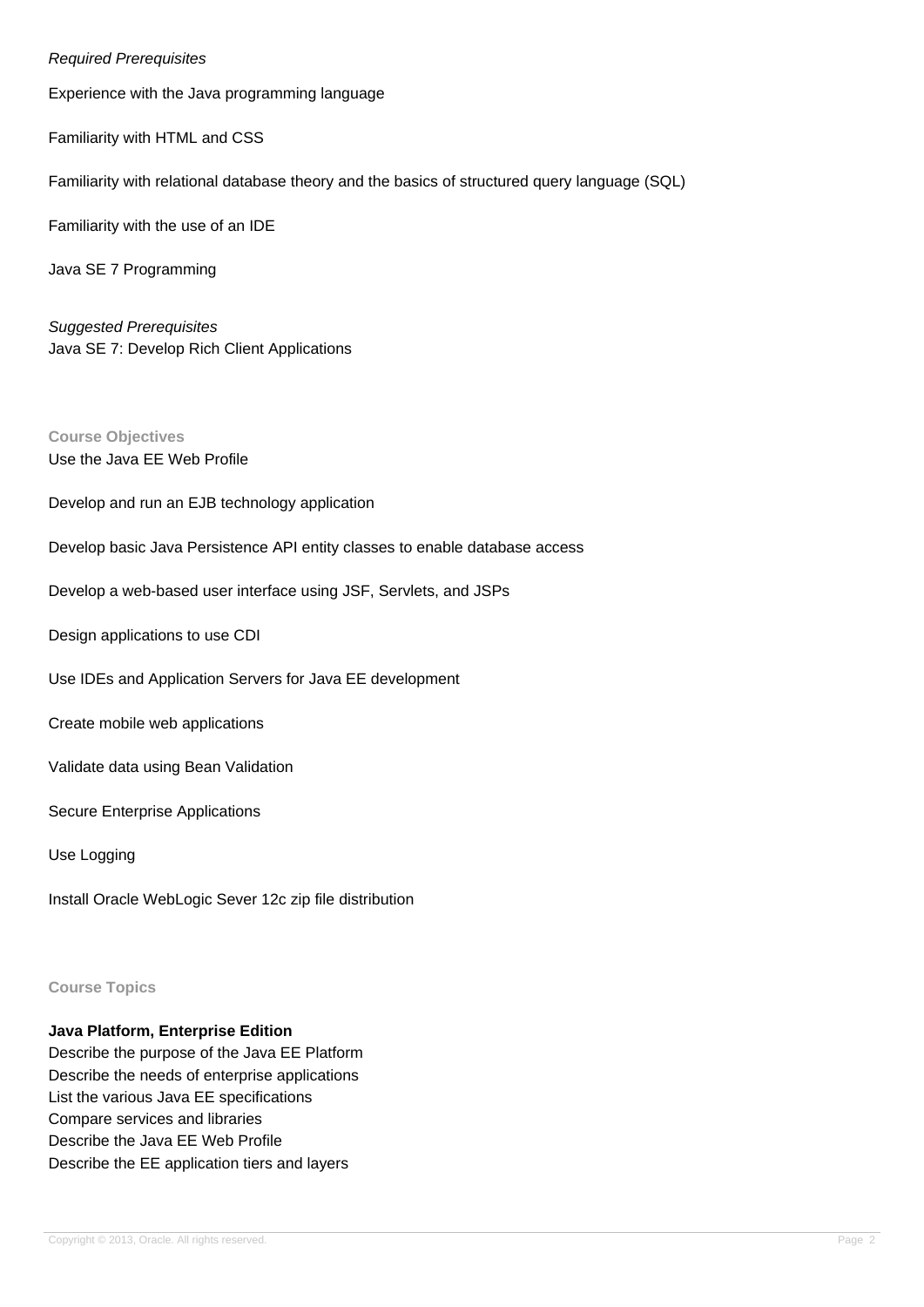### **Enterprise Development Tools and Application Servers**

Describe the purpose of an application server Identify the potential selection criteria used when choosing an application server Install the Oracle WebLogic Server 12c Zip Distribution Describe the properties of Java EE components Describe the process of developing a Java EE application Describe how to configure and package Java EE applications List EE supporting features provided by integrated development environments (IDEs)

## **JavaBeans, Annotations, and Logging**

Describe the Java SE features that are used extensively in enterprise applications Create POJO JavaBeans components Log application activity and errors Write to server logs Describe common Java SE annotations and features Develop Java annotations Describe the role of annotations in Java EE

### **Web Component Model**

Describe the HTTP request-response model Define the difference between Java Servlets, JSP, and JSF components Implement application layering and the MVC Pattern Avoid thread safety issues in web components Use the Expression Language

### **Developing with JavaServer Faces Technology**

Evaluate the role of JavaServer Faces (JSF) technology as a presentation mechanism Describe the flow of the JSF life cycle Author JSF pages using Facelets Process form submissions and use JSF managed beans Describe the use of JSF tag libraries Use the appropriate annotation to control the scope of a bean instance Use a component to iterate over values in a collection

## **Using AJAX and Composite Components with JSF**

Define Asynchronous JavaScript and XML (AJAX) Describe how JSF Components can be enhanced with AJAX Use the tag Describe how AJAX request integrates with the JSF life cycle Define a composite component Create a JSF composite component

#### **Apache Trinidad JSF Component Library and Mobile Development**

Create JavaServer Faces (JSF) pages that use Apache Trinidad components Create a JSF-based mobile application Dynamically apply Cascading Style Sheets (CSS) with Trinidad Skinning Use the HTML5 video tag

**Dependency Injection With CDI** Create managed bean compatible classes Inject managed beans Qualify the bean being requested at an injection point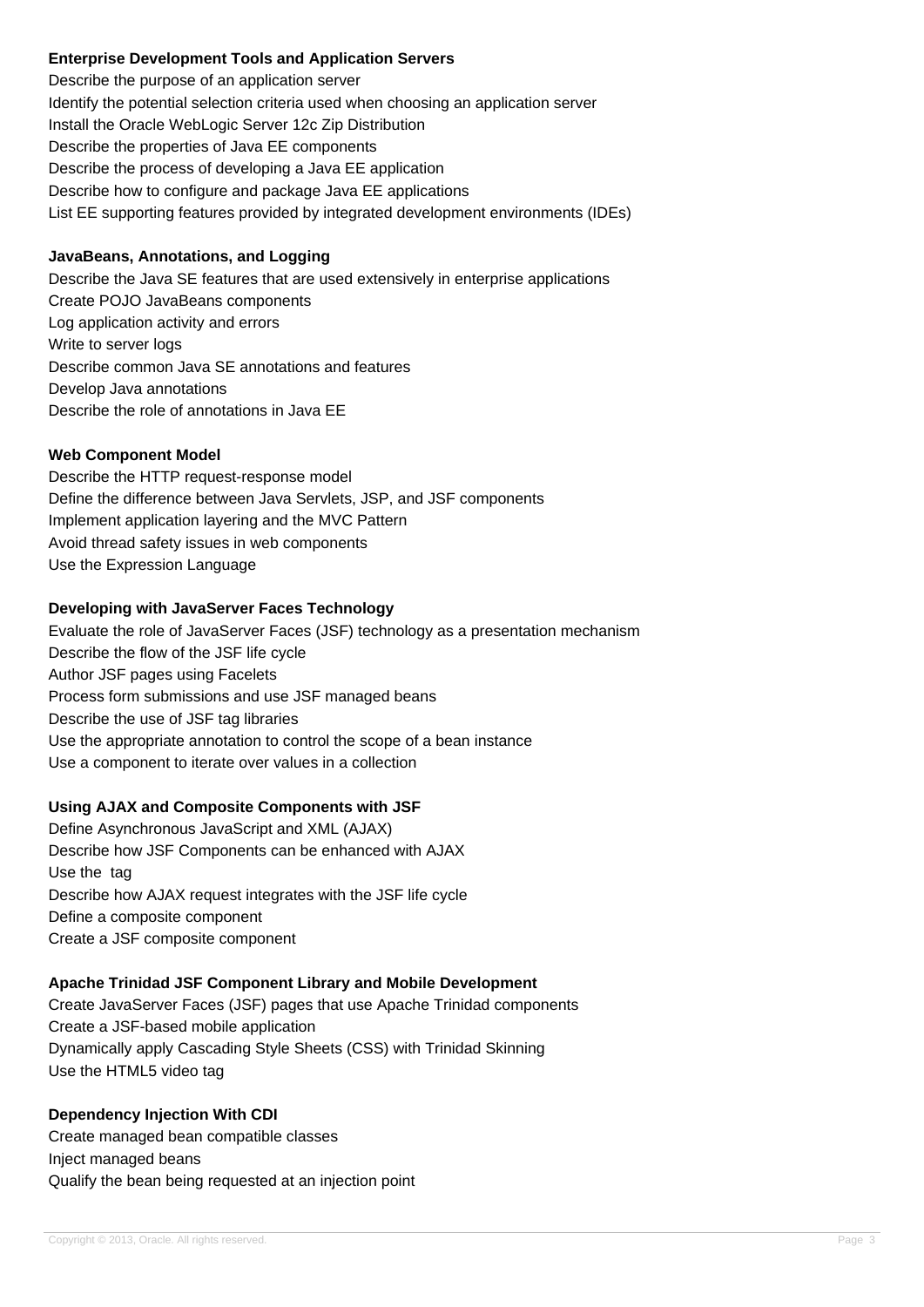#### Use CDI alternatives

### **Using JSF and Bean Validation**

Define the approach JSF uses to convert and validate input data Use built-in validation constraints provided with JSF Use built-in validation constraint annotations provided by Bean Validation Create a custom Bean Validation constraint

### **Developing Servlets**

Describe the servlet API Use the request and response APIs Set response headers Create text and binary response bodies Process file uploads using servlets Forward to JSPs using RequestDispatcher Use the session management API

### **Developing with JavaServer Pages Technology**

Evaluate the role of JSP technology as a presentation mechanism Author JSP pages Process data received from servlets in a JSP page Describe the use of tag libraries

### **EJB Component Model**

Describe the role of EJB components in a Java EE application Describe the benefits of EJB components Describe the operational characteristics of a stateless, stateful, and singleton session beans Create session beans Create session bean clients

#### **The Java Persistence API**

Describe the role of the Java Persistence API (JPA) in a Java EE application Explain the basics of object-relational mapping Describe the elements and environment of an entity component Describe the life cycle and operational characteristics of entity components

#### **Implementing a Transaction Policy**

Describe transaction semantics Compare programmatic and declarative transaction scoping Use JTA to scope transactions programmatically Implement a container-managed transaction policy Support optimistic locking with the versioning of entity components Support pessimistic locking using EntityManager APIs Describe the effect of exceptions on transaction state

## **Web Service and Integration Technology Survey**

Describe the purpose of integration technologies Define the integration layer in a multilayered application architecture List various Java EE integration technologies Describe the benefit of Web Services over other integration technologies

## **Implementing a Security Policy**